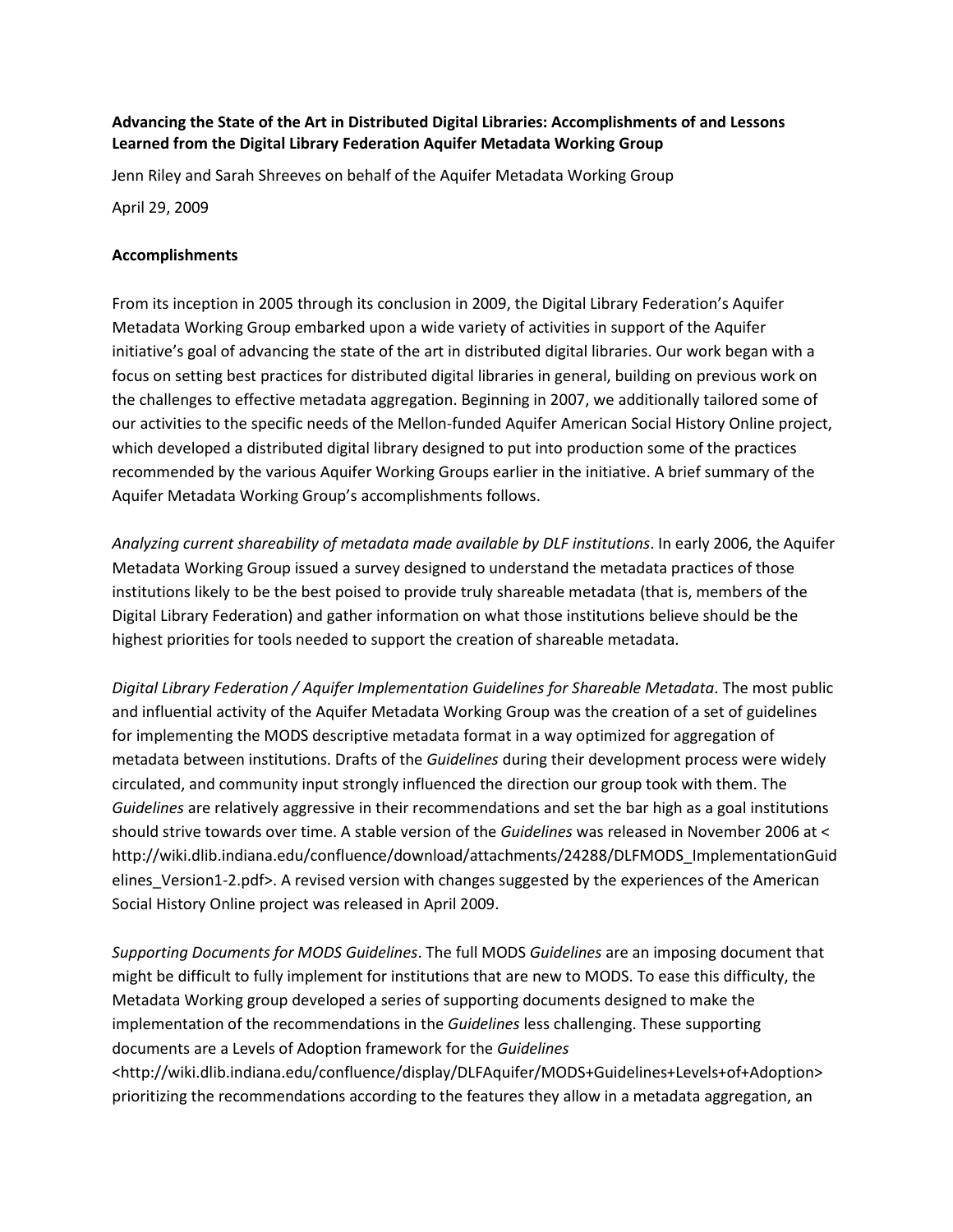FAQ for *Guidelines* implementers

<http://wiki.dlib.indiana.edu/confluence/display/DLFAquifer/FAQ+for+MODS+Guidelines+Implementers >, and a stylesheet

<http://wiki.dlib.indiana.edu/confluence/display/DLFAquifer/MARC+to+Aquifer+MODS+XSLT+Styleshee t> that converts MARC bibliographic records to MODS records that conform to the *Guidelines* as far as possible, based on the Library of Congress' MARC to MODS stylesheet.

*Assessment of Metadata Remediation Tools*. Although the American Social History Online portal could not put into place more than a minimal metadata remediation processes, the Aquifer Metadata Working Group believed it was important that the Aquifer project as a whole look into and advance the state of the art in tools that aggregators can use to standardize and normalize the metadata they collect. In support of this goal, the Aquifer Metadata Working Group helped to oversee the creation of a report: "Future Directions in Metadata Remediation for Metadata Aggregators." The report was written by staff funded through a grant from the Gladys Krieble Delmas Foundation and is available online from the Digital Library Federation at <http://www.diglib.org/aquifer/dlf110.pdf>.

*Support for American Social History Online Portal Development*. The Metadata Working Group assisted the staff of the Mellon-funded American Social History Online project and other Aquifer project Working Groups with various tasks supporting the development of the project metadata portal. These tasks included analyzing collected metadata using XQuery to plan for portal discovery features, using the information gained from this analysis to consult on the development of data processing guidelines for the project

<http://wiki.dlib.indiana.edu/confluence/display/DLFAquifer/Data+Processing+for+Aquifer+Records>, specifying how the OAI-PMH provenance container should be used when re-exposing aggregated records for harvesting, analyzing the MODS import and export feature of the Zotero citation management Firefox plugin, and consulting on the development of specifications for Asset Actions <http://wiki.dlib.indiana.edu/confluence/display/DLFAquifer/Asset+Action+Project >.

*Support for Development of Tools to Assist Metadata Providers*. The Aquifer Metadata Working Group expected from the beginning that it would not be enough to develop guidelines telling implementers how to structure their metadata, but rather that these guidelines must be supplemented by tools that can assist metadata providers with implementing guidelines and best practices. To this end, the Aquifer Metadata Working Group developed a set of checks in the Schematron assertion language that allows current or potential contributors to the American Social History Online portal to assess their conformance to the MODS *Guidelines* through the project's MODS and Asset Action Explorer <http://ratri.grainger.uiuc.edu/AAX/>. The Aquifer Metadata Working Group also began work on specifications to assist institutions using the CONTENTdm digital asset management system and the EAD XML language in creating shareable MODS.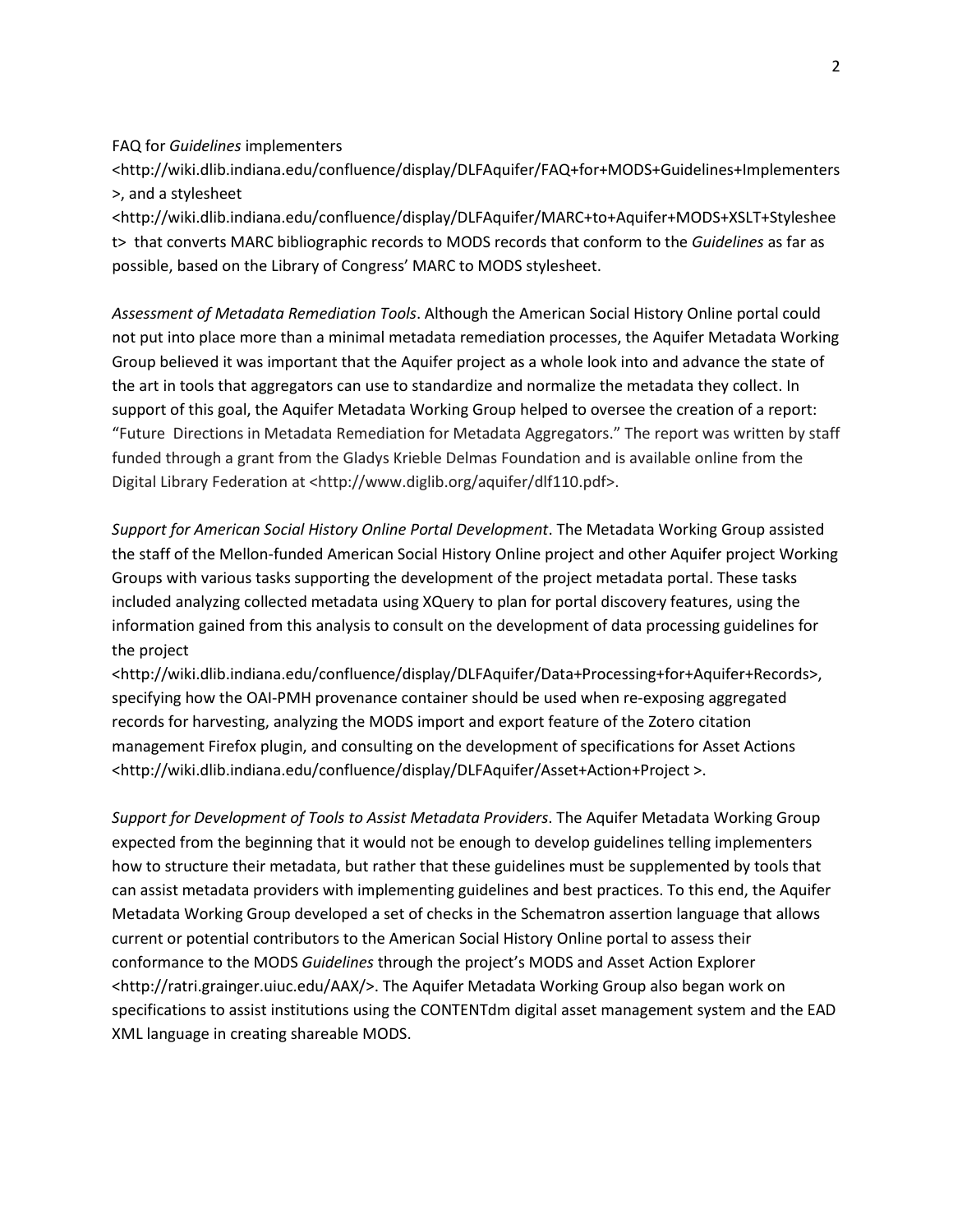*Article Summarizing Metadata Working Group Activities*. Representatives from the Aquifer Metadata Working Group collaborated on a formal case study describing the work of the group and providing insight into our decision-making processes. This case study was published as:

Riley, Jenn, John Chapman, Sarah Shreeves, Laura Akerman, and William Landis. "Promoting Shareability: Metadata Activities of the DLF Aquifer Initiative." *Journal of Library Metadata*, 8, no. 3 (2008): 221-248.

## **Lessons Learned and Recommendations for Future Work**

*Volunteer makeup of the Working Group*. The Metadata Working Group, as all Aquifer Working Groups, was made up of volunteers from participating institutions. In general, the Metadata Working Group was very productive and ran into fewer of the problems (lack of time, non-completion of assignments) that many volunteer-based groups face. This may be because institutions were providing in-kind support in the form of staff time and explicitly recognized this time spent on Aquifer as part of the staff member's responsibilities. The Metadata Working Group also had at the start very concrete tasks – development of the guidelines – which were easy to 'assign'. It was only in the last months of the Initiative, as support and interest in Aquifer waned, that the Metadata Working Group began to face issues in completion of its work. We conclude from the experience of the Metadata Working Group that all-volunteer efforts can be effective when participants truly believe in a shared overall goal, and that institutional support for these types of activities is a key factor in their success. The work products of the Metadata Working Group likely could have been produced in shorter amounts of time with devoted (rather than volunteer) staff, but identifying individuals with the necessary skills and background to work in these areas as a short-term task would likely be difficult, if not impossible.

*Effect of community input on the Guidelines*. One of the most important things that the Metadata Working Group did was to actively and consistently solicit community feedback on the MODS *Guidelines*. The Metadata Working Group held several open review sessions at DLF Forums and solicited comment over email. The primary results of these discussions were:

- A stronger and more widely accepted set of guidelines;
- A better understanding of the community needs (and the lack of clear guidelines for the use of MODS); and
- Arguably, wider support of MODS in the digital library community.

Email and in-person feedback periods necessarily slow down development of documents such as the MODS *Guidelines*. The Metadata Working Group attempted to strike a reasonable balance between internally discussing relevant issues with the goal of gaining consensus with timely releases of proposals for community review. Guidelines and best practices work is inherently time consuming, and unfortunately the Metadata Working Group's experience did not suggest any specific strategies for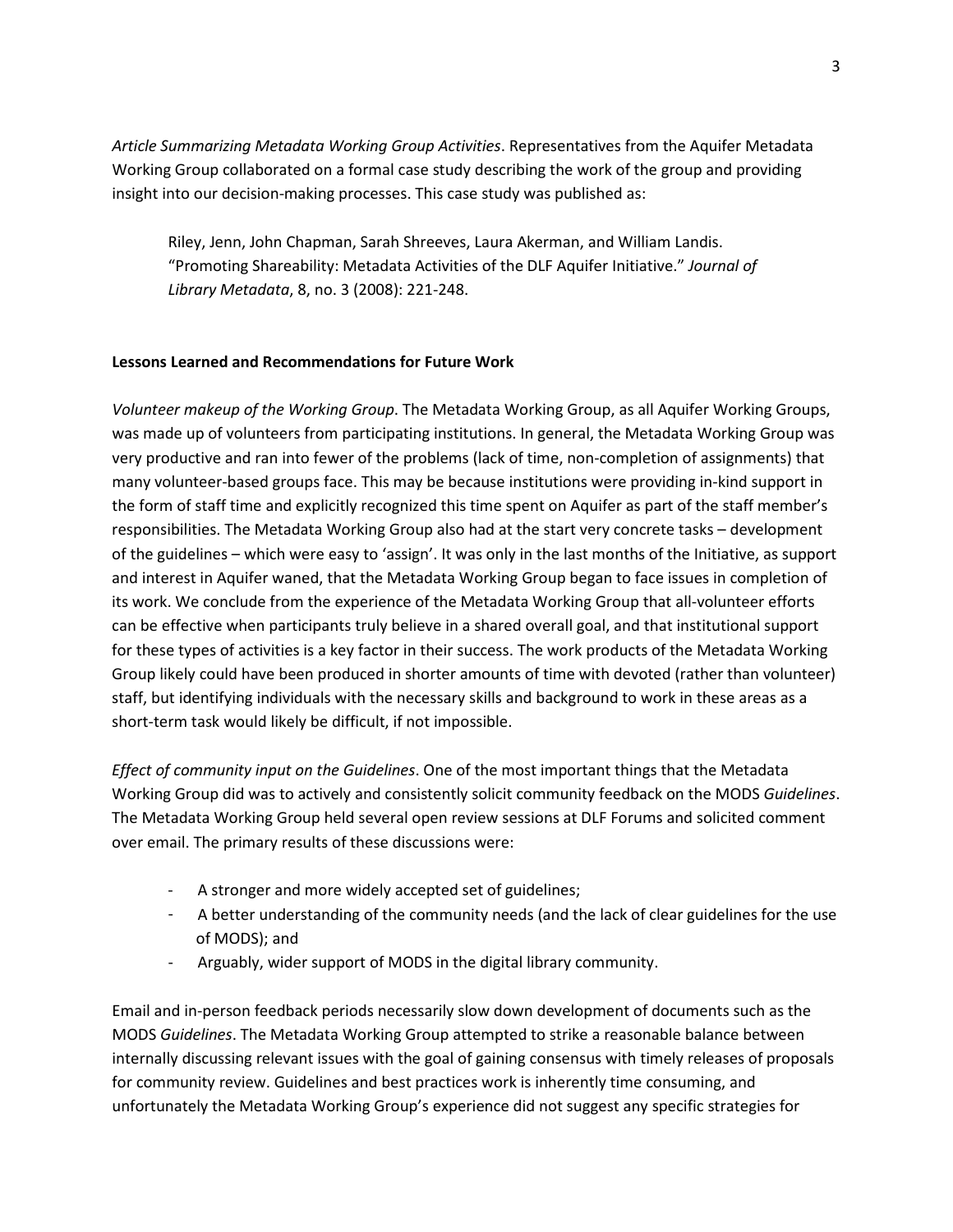combating this reality. We do believe that given the extremely limited time we had available at the end of the Aquifer initiative to revise the MODS *Guidelines* based on feedback from those that used it and assessment reports of the American Social History Online portal, a future similar project might benefit from release of "best-guess" guidelines earlier in the process, to allow more time for actual implementation of them in production systems. Such a model would then provide more real-world information with which to validate assumptions made by the guidelines.

*Effect of grant funding on our work*. The Mellon Foundation's funding of the American Social History Online project within the overall framework of the Aquifer initiative changed the nature of the Metadata Working Group's tasks somewhat. While providing a valuable opportunity to test the recommendations put forth by the Metadata Working Group in practice, the funded project also introduced specific tasks and timetables guided from outside the Working Group that were not present before. These guided tasks and timelines gave the Working Group more focus, but also limited our ability to follow lines of thought to places we might have otherwise gone. We conclude from experience with both of these models that both are needed, and that it is possible for a single group to work in both modes, if perhaps not always simultaneously.

*Effect of support from the Digital Library Federation*. The Digital Library Federation provided material support for the Aquifer Metadata Working Group throughout its tenure, including support for biweekly conference calls and meeting space and logistical planning in conjunction with Digital Library Federation Forums. While it would not have been impossible to find support for these activities elsewhere, the easy access to these tools allowed Metadata Working Group members to focus more on their specialized tasks and less on administrativa. Support for meeting space in particular gave a significant boost to the productivity of the Metadata Working Group. While much of the Group's work was done over a Wiki, email, and conference calls, the occasional in-person meeting re-invigorated the Group and allowed us to get past particularly thorny issues relatively quickly. The effect of the Digital Library Federation name as assisting the productivity of the Metadata Working Group cannot be underestimated as well. Aligning the Aquifer Metadata Working Group with an *institutional* membership organization such as the Digital Library Federation ensured the individuals serving on the Working Group were participating with the full weight of their home institutions behind them; representing an institutional in addition to an individual commitment to the success of the work. While the Digital Library Federation is currently planning to fold into the Council on Library and Information Resources, we believe it is important that collaborations of institutions continue to prioritize work on distributed digital libraries, and not rely solely on collaborations of individuals to lead the way.

*Balancing best case and reality*. The connection with the Digital Library Federation helped to ensure the membership of the Metadata Working Group were among those individuals best poised to make effective recommendations prior to external validation of them. This connection also allowed the Metadata Working Group the luxury of assuming a certain degree of technical skill and a commitment to increasing the shareability of metadata by institutions implementing the MODS *Guidelines* and supporting documents. Perhaps predictably, we learned through the course of the Aquifer initiative that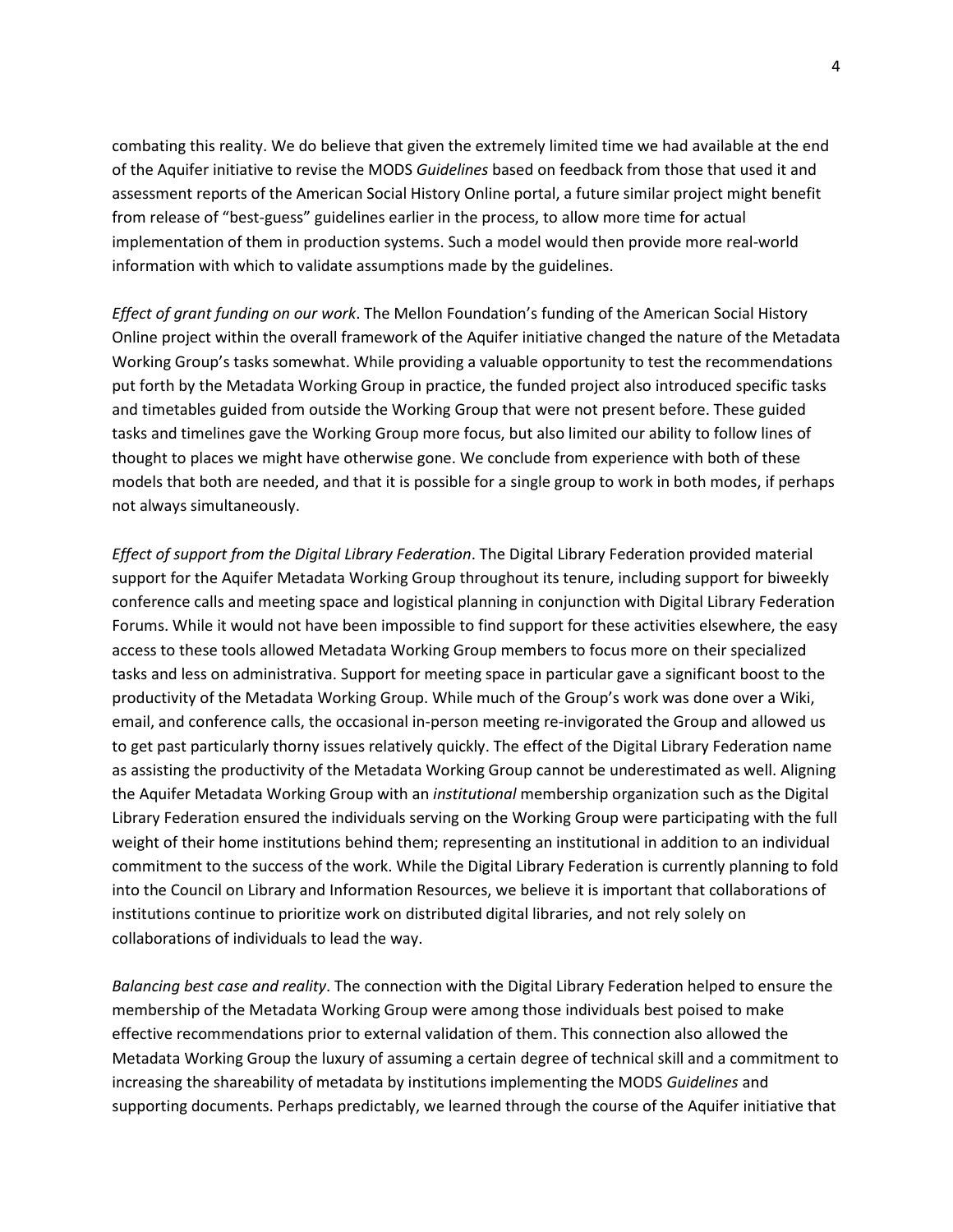even Digital Library Federation members struggle to find the resources (particularly, time) to focus on improving the shareability of their metadata, especially for legacy collections. We conclude that while more work on guidelines and best practices are needed, the biggest critical need for development in this area is for *tools* that make the creation of shareable metadata easier. It is not enough to tell institutions what they should be doing; they (even Digital Library Federation institutions) need help actually doing it.

*Changes in the aggregation landscape.* During the existence of the Aquifer initiative, the state of the art in distributed digital libraries changed significantly. The Metadata Working Group's activities focused mainly on providing for effective aggregations of metadata alone, providing advanced functionality without access to the resources themselves. While this is still an important activity, aggregating content in addition to metadata became a much more feasible activity over the four year span of the Aquifer initiative, as seen both in the development of more technical protocols to support this activity and in increasing openness of institutions to the possibility. Future revisions of the Metadata Working Group's MODS *Guidelines*, supporting documents, and tools would benefit from a fresh look with a more content-focused perspective.